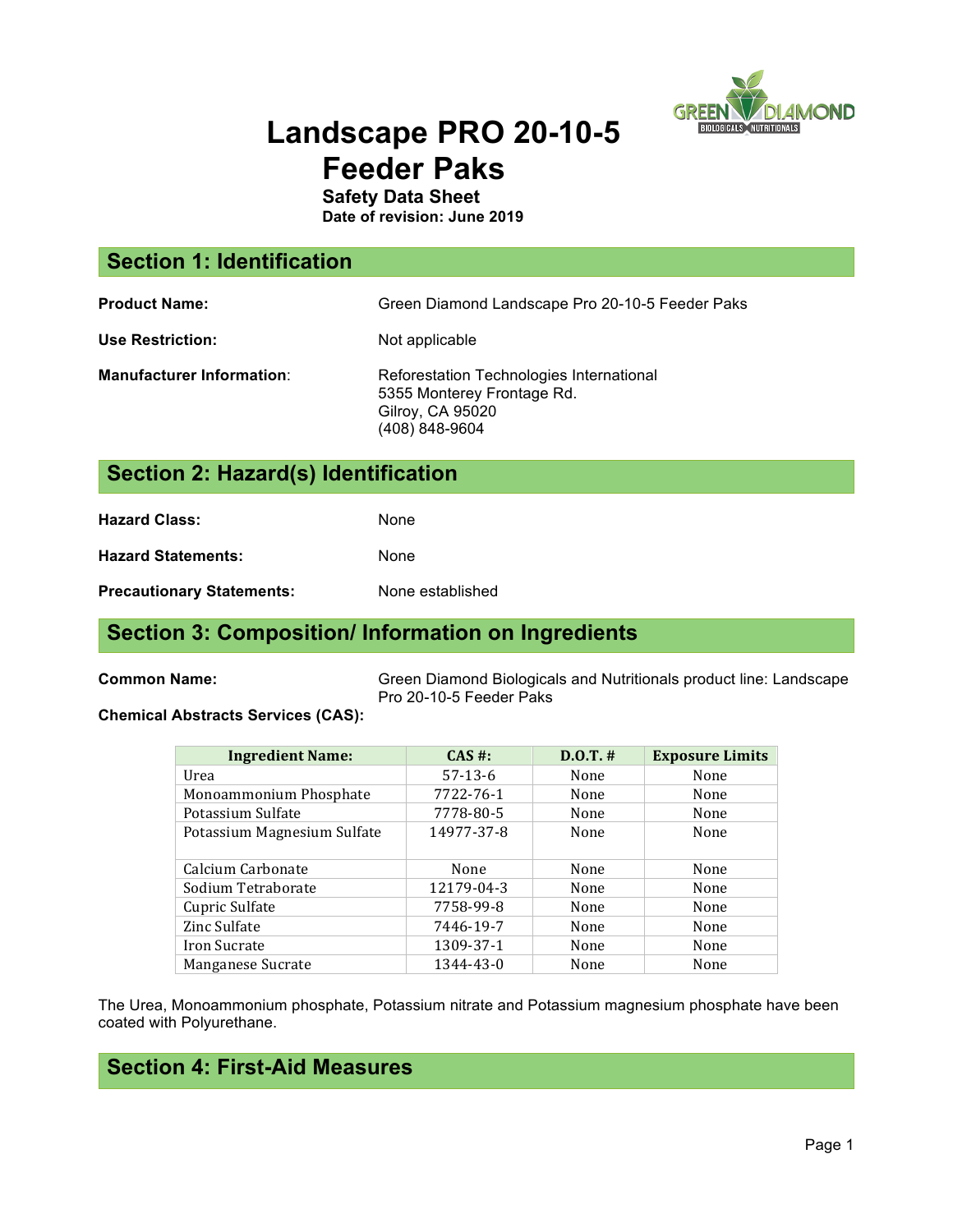| <b>Skin Contact:</b>    | Minimal- no incidents of irritation to skin reported. Wash thoroughly<br>with soap and water.                                    |
|-------------------------|----------------------------------------------------------------------------------------------------------------------------------|
| Eye Contact:            | Minimal- ingredients can irritate eyes. Flush thoroughly with water.<br>Seek medical attention if irritation persists.           |
| Ingestion:              | If swallowed and the person is conscious, give large amounts of<br>water to drink and make person vomit. Seek medical attention. |
| <b>Recommendations:</b> | For health emergencies, call your local Poison Control Center.<br>Provide general supportive measures and treat symptomatically. |

# **Section 5: Fire-Fighting Measures**

| <b>Extinguishing Equipment:</b>      | Water, sand or fine earth. Steam smothering can be used in<br>relatively small enclosures. Material is essentially non-flammable.                                                                                                   |
|--------------------------------------|-------------------------------------------------------------------------------------------------------------------------------------------------------------------------------------------------------------------------------------|
| <b>Hazardous Combustion:</b>         | Noxious fumes of ammonia and oxides of nitrogen, phosphorus, and<br>sulfur may form. Potassium nitrate (7.20% of the product) is an<br>oxidizer and may increase the intensity of any fire. Decomposition<br>products may be toxic. |
| <b>Special Protective Equipment:</b> | Wear full protective clothing and self-contained breathing apparatus.<br>Use agents appropriate to surrounding materials to extinguish fire.<br>Evacuate downwind if large quantities are involved in fire.                         |

# **Section 6: Accidental Release Measures**

| <b>Emergency Procedures:</b> | Sweep up and scoop into container for reuse, recycle or disposal.<br>Keep out of all waterways.                                                                                                      |
|------------------------------|------------------------------------------------------------------------------------------------------------------------------------------------------------------------------------------------------|
| <b>Cleanup Procedures:</b>   | Apply soil amendment to field. If product is contaminated, dispose of<br>in an approved landfill disposal facility in accordance with applicable<br>federal, state, provincial or local regulations. |

# **Section 7: Handling and Storage**

| Wear mask when handling. |
|--------------------------|
|                          |

Safe Storage: Safe Storage: Store in cool dry place.

# **Section 8: Exposure Controls/ Personal Protection**

| <b>Engineering Controls:</b> | Not applicable |
|------------------------------|----------------|
|                              |                |

Recommendations: No protection normally required.

# **Section 9: Physical and Chemical Properties**

| Appearance: | Spherical prills contained in biodegradable paper packets. |
|-------------|------------------------------------------------------------|
| Odor:       | No appreciable odor level                                  |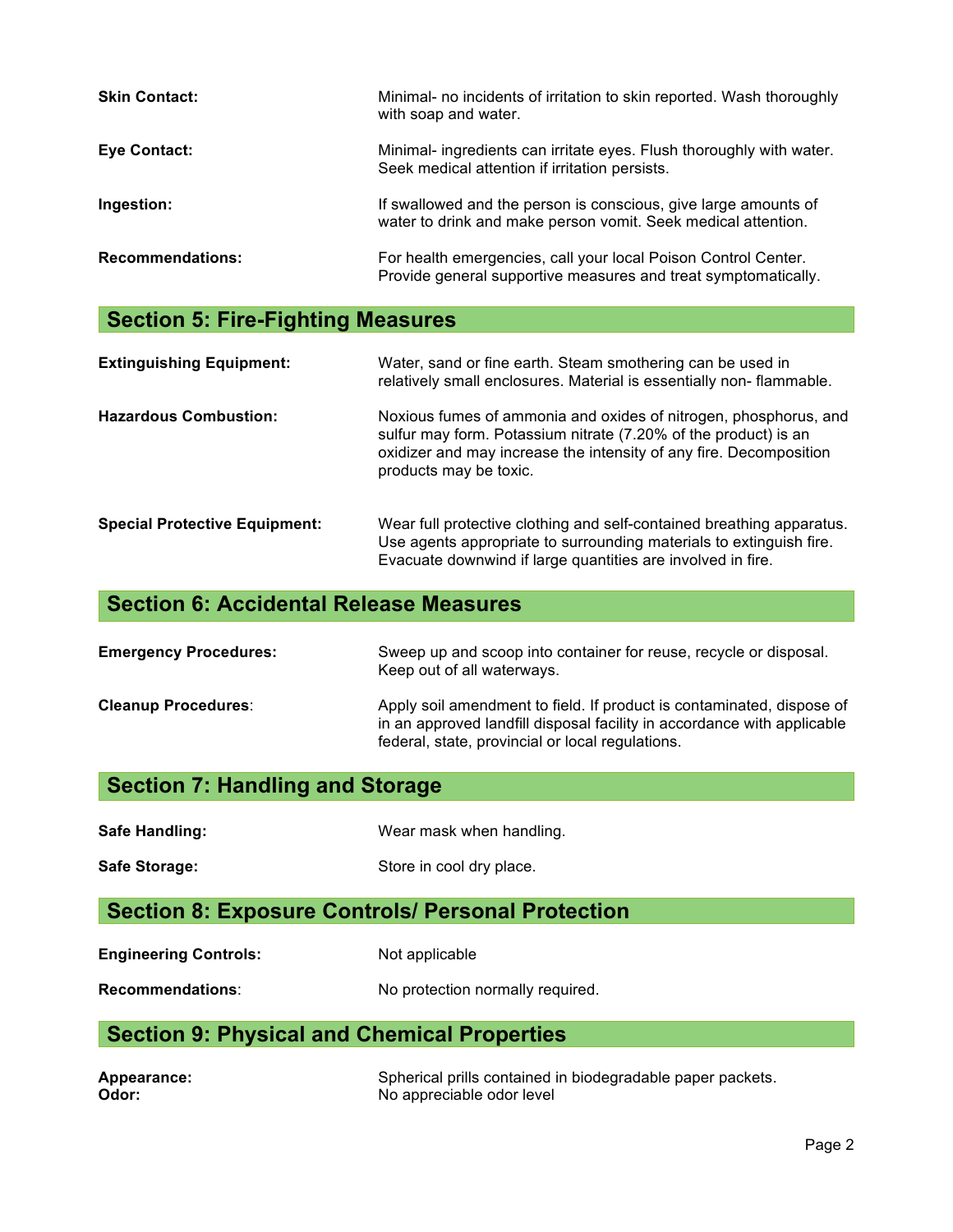| Color:                            | Mixed light browns, dark browns, and greens. |
|-----------------------------------|----------------------------------------------|
| pH:                               | Not applicable                               |
| Melting point/ freezing point:    | Decomposes on heating                        |
| <b>Flash point:</b>               | Not applicable                               |
| <b>Evaporation rate:</b>          | Not applicable                               |
| Flammability (solid gas):         | Not applicable                               |
| Upper/lower flammability or       |                                              |
| <b>Explosive limits:</b>          | Not applicable                               |
| Vapor pressure:                   | Not applicable                               |
| <b>Relative density:</b>          | Not applicable                               |
| Solubility:                       | 85-98                                        |
| Auto-ignition temperature:        | Not applicable                               |
| <b>Decomposition temperature:</b> | Not applicable                               |
| Viscosity:                        | Not applicable                               |
| <b>Specific gravity:</b>          | 1.2 to $1.5$                                 |
|                                   |                                              |

#### **Section 10: Stability and Reactivity**

| <b>Chemical Stability:</b> | Stable |
|----------------------------|--------|
|                            |        |

#### **Section 11: Toxicological Information**

Acute and Chronic Toxicity: No significant concern.

**Carcinogenicity:** No significant concern.

#### **Section 12: Ecological Information (non-mandatory)**

**Ecotoxicity:** Insignificant

Aquatic Toxicity: **Alguatic Toxicity: Insignificant** 

#### **Section 13: Disposal Considerations (non-mandatory)**

**Recommendations on Disposal:** If material is released or spilled, sweep up and scoop into container for reuse, recycling or disposal. Keep out of all waterways. Apply as soil amendment to field. If product is contaminated, dispose of in an approved landfill disposal facility in accordance with federal, state, provincial or local regulations.

#### **Section 14: Transport Information (non-mandatory)**

**UN number:** Not applicable **UN proper shipping name:** Not applicable **Transport hazard class:** Not applicable **Packing group number:** Not applicable **Environmental hazards:** Not applicable **Guidance on transport in bulk:** Not applicable **Special precautions:** None

#### **Section 15: Regulatory Information (non-mandatory)**

**Not applicable**